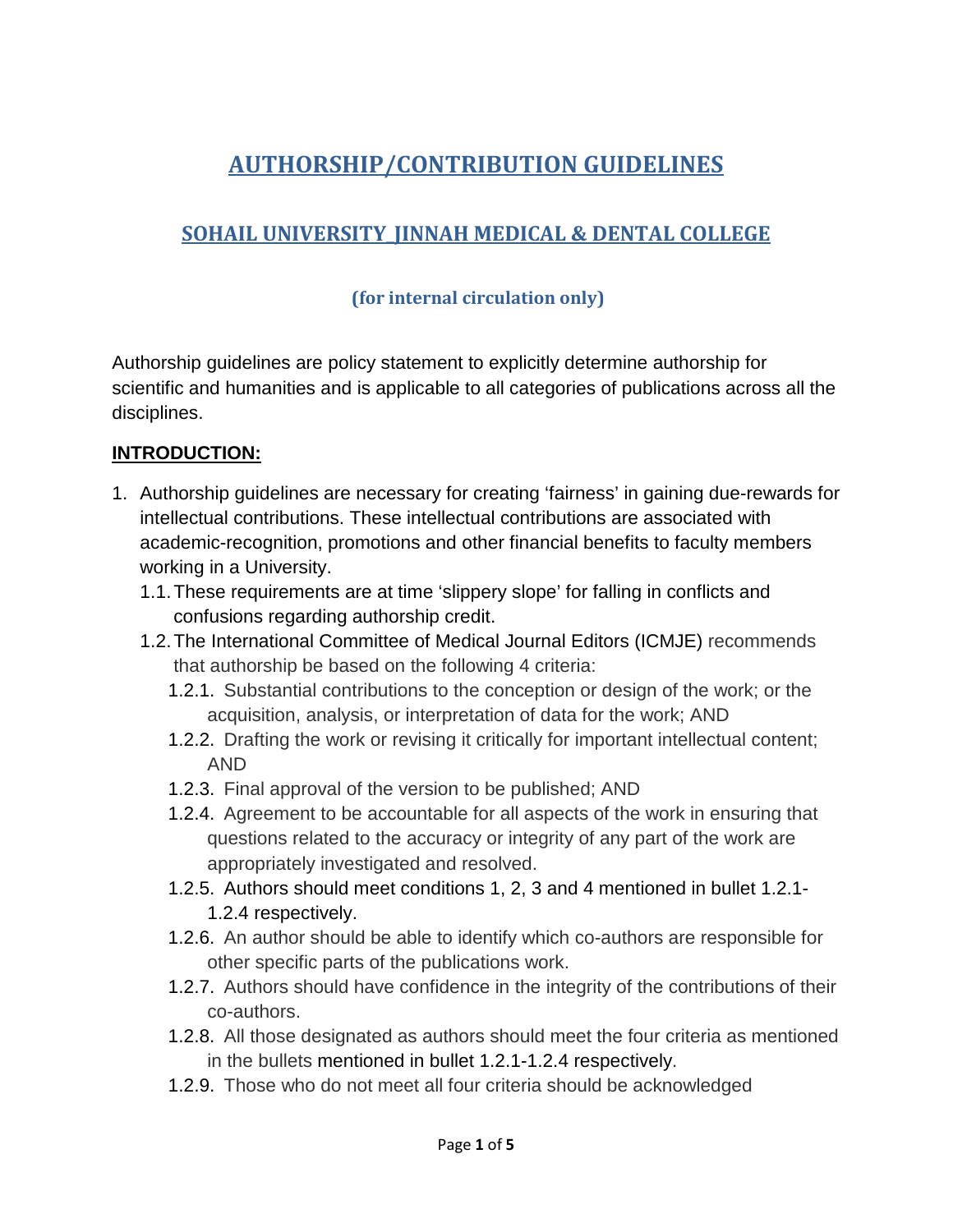- 1.2.10. These authorship criteria are intended to reserve the status of authorship for those who deserve credit and can take responsibility for the work.
- 1.2.11. These guidelines also reserve authorship for those who have made a substantial contribution, and thus "receive primary credit and hold primary responsibility for the published work".
- 1.2.12. In general, internationally accepted guidelines for authorship in Medicine and the Social Sciences recommend that authorship is based on substantial contribution to the research study.

## **2. OBJECTIVES OF AUTHORSHIP GUIDELINES**

- 2.1.This Policy document explicitly seeks to establish authorship requirements.
- 2.2.The policy is for the individuals associated with SU and other research collaborators from other outside institutes.

## **3. MODIFICATION**

3.1.These guidelines will be reviewed periodically and modified as and when necessary.

## **4. AUTHORSHIP**

- 4.1. An author is an individual who has made substantial intellectual contributions to a scientific investigation.
- 4.2.A substantial intellectual contribution would require an individual to have significantly participated in one or more of the following activities, i.e.:
	- 4.2.1. Formulating the research problem,
	- 4.2.2. Designing the study,
	- 4.2.3. Implementing the study,
	- 4.2.4. Interpreting and/or analyzing the results,
	- 4.2.5. Writing and/or reviewing the research paper,
	- 4.2.6. Responding to critique.
- 4.3.Authorship issue/order should be discussed **early in the phase of research work**.
- 4.4.Authors should have read the manuscript before print and must be prepared to take responsibility for the data, its interpretations, and conclusions made in it.
- 4.5.For multiple authors, the order of names normally should reflect the contributions made by each one of them (authors), with the most significant contributor listed as the first author, and so on.
- **4.6.All authors must be ready to submit written documentation of their specific contributions.**
- 4.7.The first author may not necessarily be the Principal Investigator (PI), but an individual who is responsible for the conception and design of the study.
- 4.8.The Corresponding Author should have a permanent position within the University.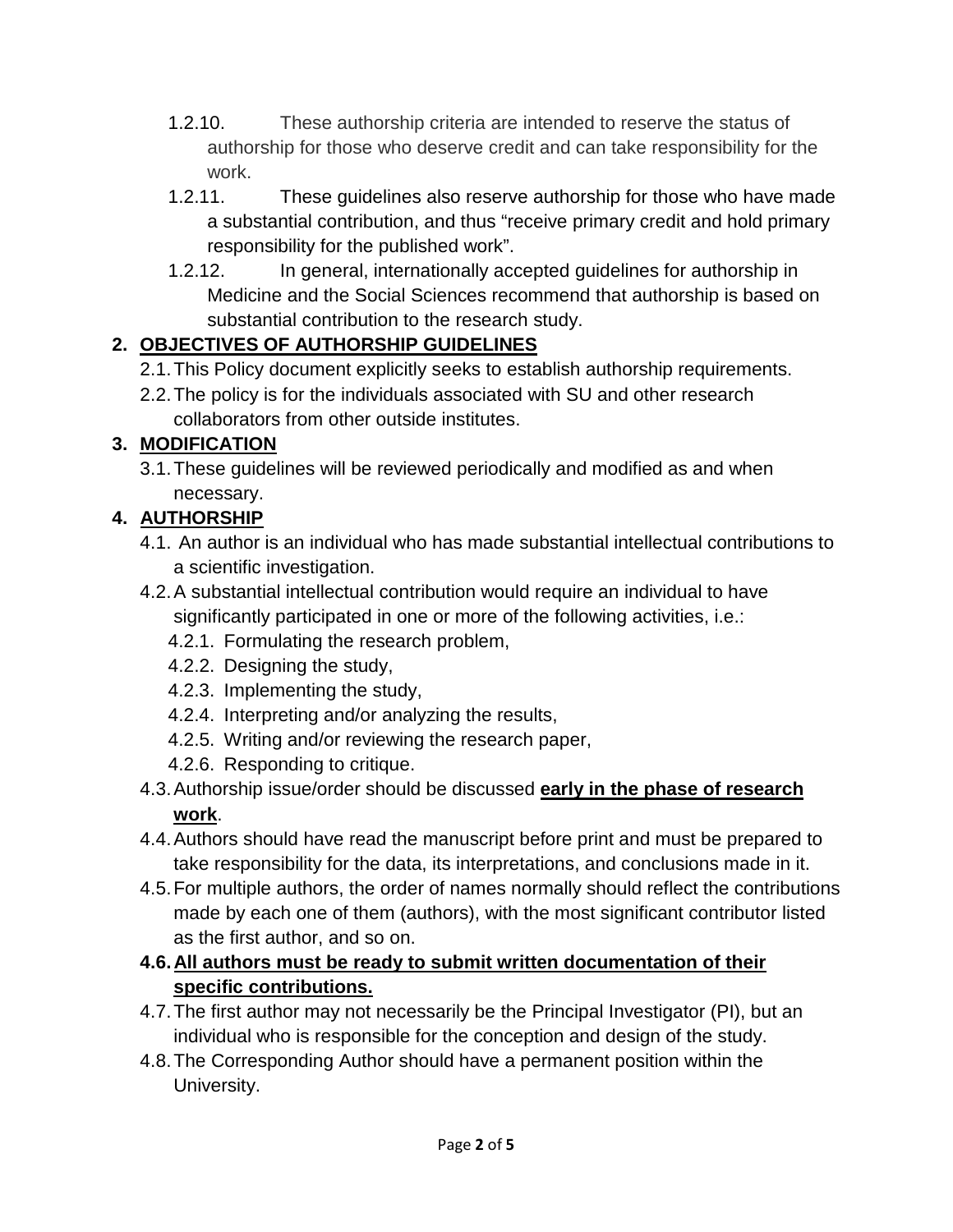- 4.8.1. The Corresponding Author should be decided through consensus between authors and will be responsible for communication with editors, journals, and other authors.
- 4.8.2. The Corresponding Author will keep all other authors informed in case of revisions made in the manuscript before it is finally published.
- 4.9.In collaborative research projects resulting in publications, authors should have read, consulted and complied with the University's research policies and guidelines.
- 4.10. Individuals who are not members of the research group, but make substantial contributions to the writing of a paper may be credited for authorship according to the criteria for authorship as set out in section 5.1.1- 5.1.6.
- 4.11. Gift, Ghost, or honorary authorship is **"not at all acceptable"**.
- 4.12. Definition: Ghost/Gift/Guest author is someone who is listed as an author without qualifying for authorship and also someone whose name is included without permission but meant to acknowledge.
- 4.13. Similarly, no one can coerce to put his/her name in the authorship list, if so this should be directly reported to: respective Head of the Departments, Dean, Dean-Research, and, Vice Chancellor (written application to all the office bearers).

#### **5. ACKNOWLEDGEMENT**

- 5.1.Team members who may not have made substantial contributions to the paper, but have made substantial contributions to the research, should be mentioned in the acknowledgement note.
- 5.2.Data collectors and those who provided laboratory/field/secretarial support, such as providing technical assistance or involvement in data collection, or helped in typing the manuscript should not claim authorship, but should be acknowledged, with their permission for their work.
- 5.3.Field workers or secretarial/administrative staff may be acknowledged with permission.
- 5.4.All sources of funding must be acknowledged appropriately, whether internal or external funding.
- 5.5."Work undertaken at "Sohail University" should be clearly specified if an author submits a manuscript and publishes after leaving "Sohail University" or a student who has left the program after graduation.

## **6. STUDENTS / RESIDENTS**

- 6.1.Students are encouraged to publish their approved research projects.
- 6.2.In those cases where a student explicitly/implicitly chooses not to engage in the preparation of their research project for publication, their supervisor may choose to prepare the work themselves and will provide appropriate authorship credit to the student in recognition of his/her contribution to the research study.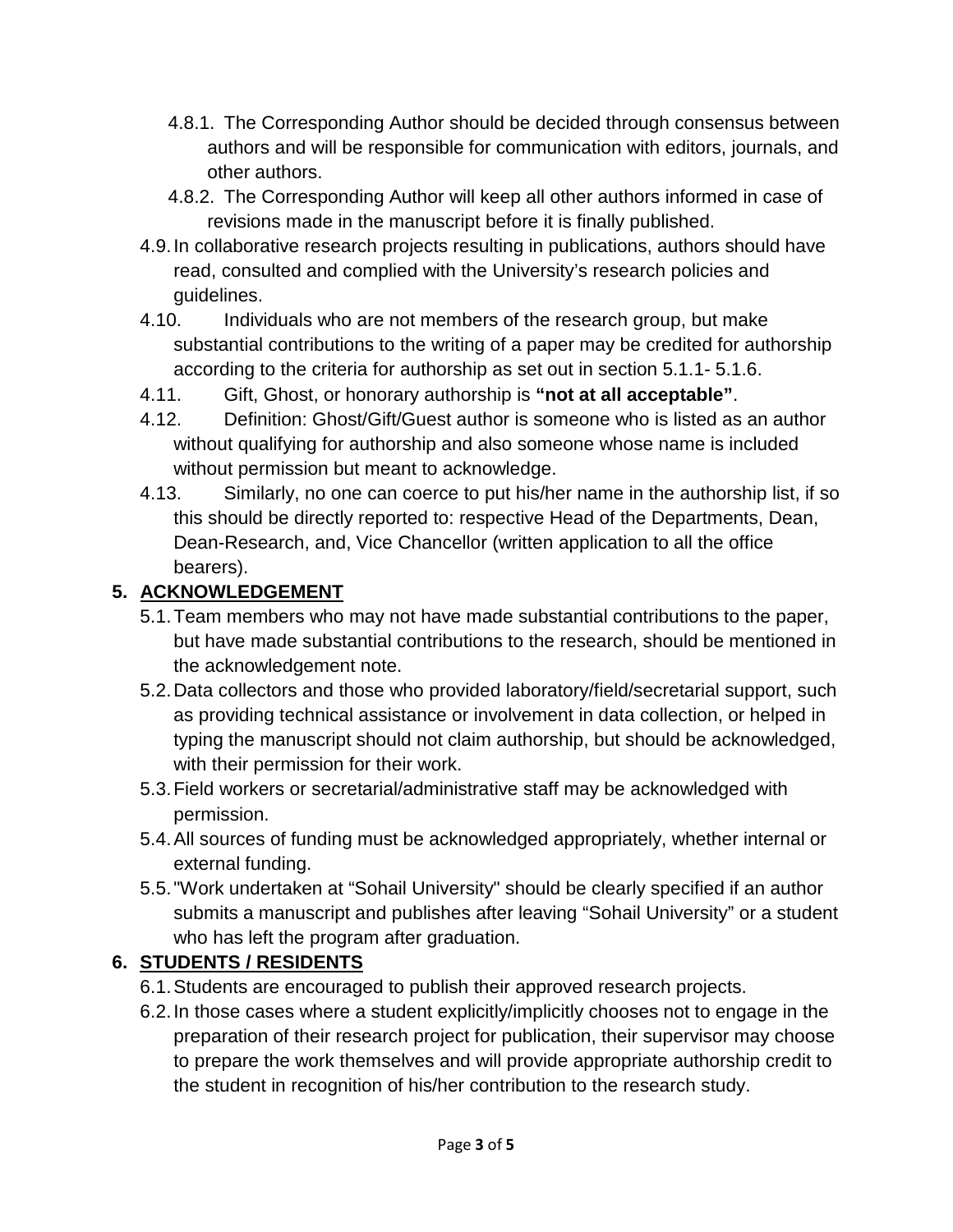- 6.3.The order of authors is decided in mutual agreement by the supervisor and/or the principal investigator according to the criteria for authorship as set out in section 5.1.1- 5.1.6.
- 6.4.A student cannot be the Corresponding Author.
- 6.5.Under no circumstance should anyone affiliated with Sohail University and JMDC, whether as employee, student, or volunteer; publish data owned by the university or its faculty without permission from the owner of the data.
- 7. **ALL RESEARCH PROJECTS AND THEIR DATA:** irrespective of departmental affiliation, will be intellectual property of Sohail University.

### **8. ETHICAL APPROVAL**

8.1.No manuscript can be submitted for publication if ethical approval or exemption of the study has NOT been obtained. The PI of the study should obtain ethical approval or exemption (where applicable) for the study.

## **9. COPYRIGHT TRANSFER**

9.1.Copyright of a manuscript is transferred to a journal when the first Author (lead) or Corresponding Author signs a copyright form on behalf of all authors. The manuscript, and all contained content are no longer the property of authors and no part of the manuscript (including figures, tables, etc.) can be submitted or published by any author without prior approval of the publisher.

#### **10.DISPUTE RESOLUTION**

- 10.1. The PI should resolve any disputes over order of the authorship in collegial consultation with the other investigators.
- 10.2. If a dispute or concern arises with respect to authorship, the following steps may be taken for resolution:
	- 10.2.1. Resolve the dispute within the research team.
	- 10.2.2. Speak with the research team leader or PI for an amicable resolution.
	- 10.2.3. If a discussion with the PI does not resolve the problem, several avenues of dispute resolution within the relevant departments may be approached in the following order: Head of the Departments and faculty members/Dean/ Dean of Research and Graduate Studies or Vice Chancellor (whose decision will be final and binding on all parties)
	- 10.2.4. If a paper is in the process of being published, and the above methods do not resolve the dispute, a letter indicating a conflict of interest may be sent to the Publisher.
- 10.3. The most desirable and effective approach in determining authorship is through mutual agreement, preferably at the beginning of the project/study.
- 10.4. Agreements on authorship credit and order may be reviewed during the course of the project if necessary.

## **11.PLAGIARISM:**